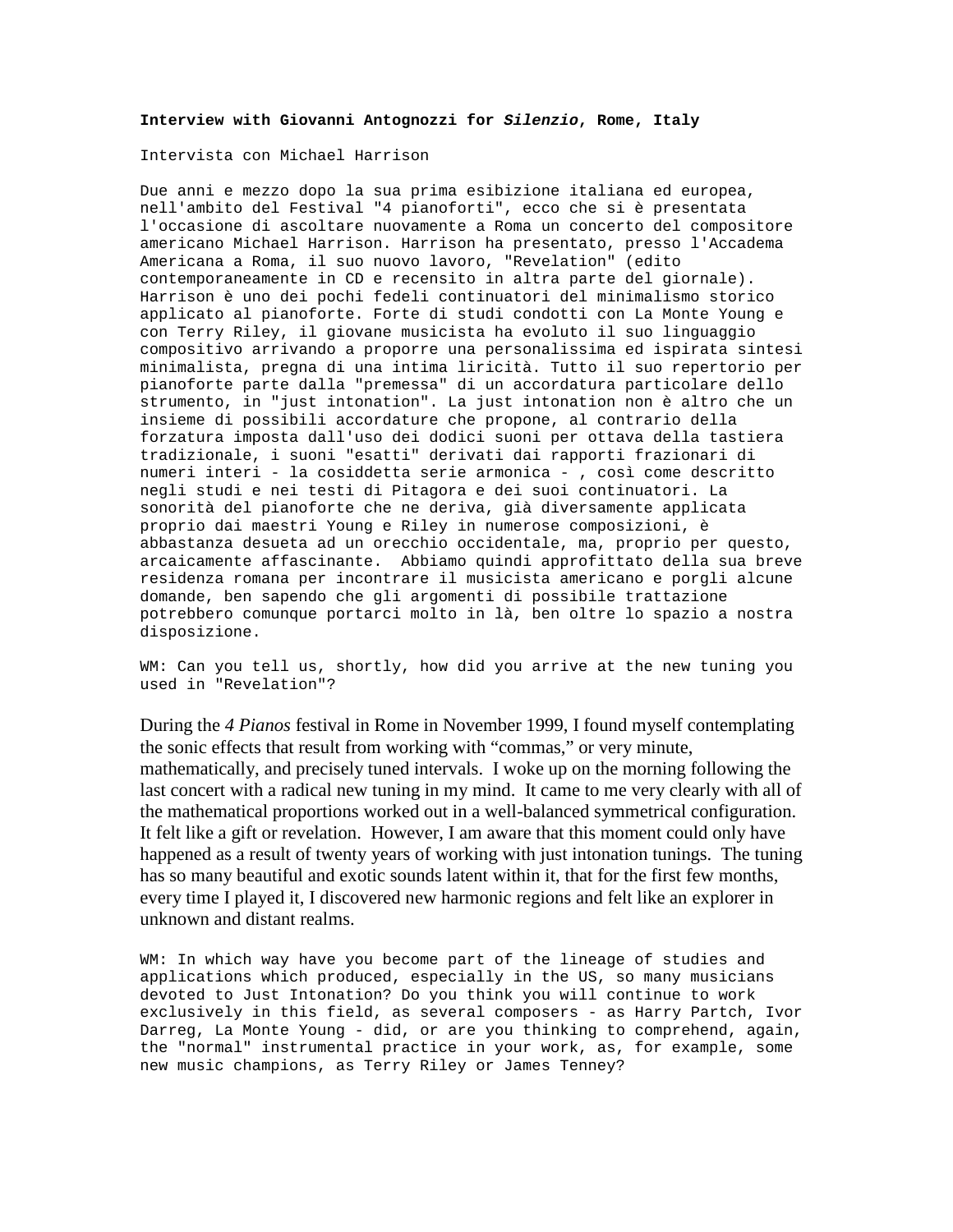In 1979, shortly after I began studying North Indian classical singing with master vocalist, Pandit Pran Nath, I started noticing that my piano always sounded out of tune, even after it had just been "tuned." So I began studying the physics of sound and when I realized that the "out of tune" qualities I was hearing were the result of equal tempered tuning, I got a second piano and began tuning it myself, by ear, in just intonation. Later that year, I began a decade long apprenticeship with La Monte Young, tuning, transcribing, and eventually performing his 6 ½ hour magnum opus, *The Well-Tuned Piano*. My primary musical interests lie in the fertile fields of just intonation, however, I see no reason to unnecessarily limit myself and under certain circumstances I could see myself writing some works using tempered tunings.

WM: The sound of your piano is full of unusual colors, so strange for an untrained ear. The harmonics your music produces create a shimmering image, extremely full of vibrations. But, it seems to me that, in this new piece, you tried to transcend the nature of the instrument, to reach a point far away from your previous work, *From Ancient Worlds*. Could you describe your more recent steps and what new developments you see in your future?

With the "revelation" tuning I have combined carefully selected pitch relationships with new performance techniques, to create undulating waves of shimmering and pulsating sounds, with what sound like "phase shifting" and "note bending" effects and other acoustical phenomena. I'm especially interested in creating rich and diverse sustained harmonic resonances. Just intonation is by nature the most resonant form of tuning, and the piano, is one of the most resonant instruments, especially when one employs special techniques to control sympathetic resonance. The difficulty that I face is that the piano does not sustain tones like a voice or a violin, but instead, sounds decay rapidly after the initial hammer attack. So, in *Revelation*, I have sought to overcome this by exploiting the resonant capabilities of the piano whereby my audience often comments that it hears the sounds of a full orchestra. In the future, I imagine that I will compose new works for other instruments, voices and ensembles which will further develop these ideas.

WM: An element that I find reductive in the piano music of La Monte Young and Terry Riley (as well as in the work of other composers/performers), is the impossibility to see their pieces performed by other instrumentalists. On the contrary you told me of the chance to have your works performed by the world-renowned pianist Joshua Pierce (acclaimed performer of Cage and other icons of the modern music scene). Tell us more about it.

It is very important to me that my music has a life of its own and is widely disseminated among other musicians who I hope will one day pick up where I have left off. Up until now I have only sketched out many of my works for piano tuned in just intonation for the purposes of my own performances. Joshua Pierce and others are extremely interested in performing my work, and so I am now notating a complete score of *Revelation*.

MICHAEL HARRISON *Revelation: Music In Pure Intonation* Michael Harrison's new CD follows his splendid earlier work, *From*